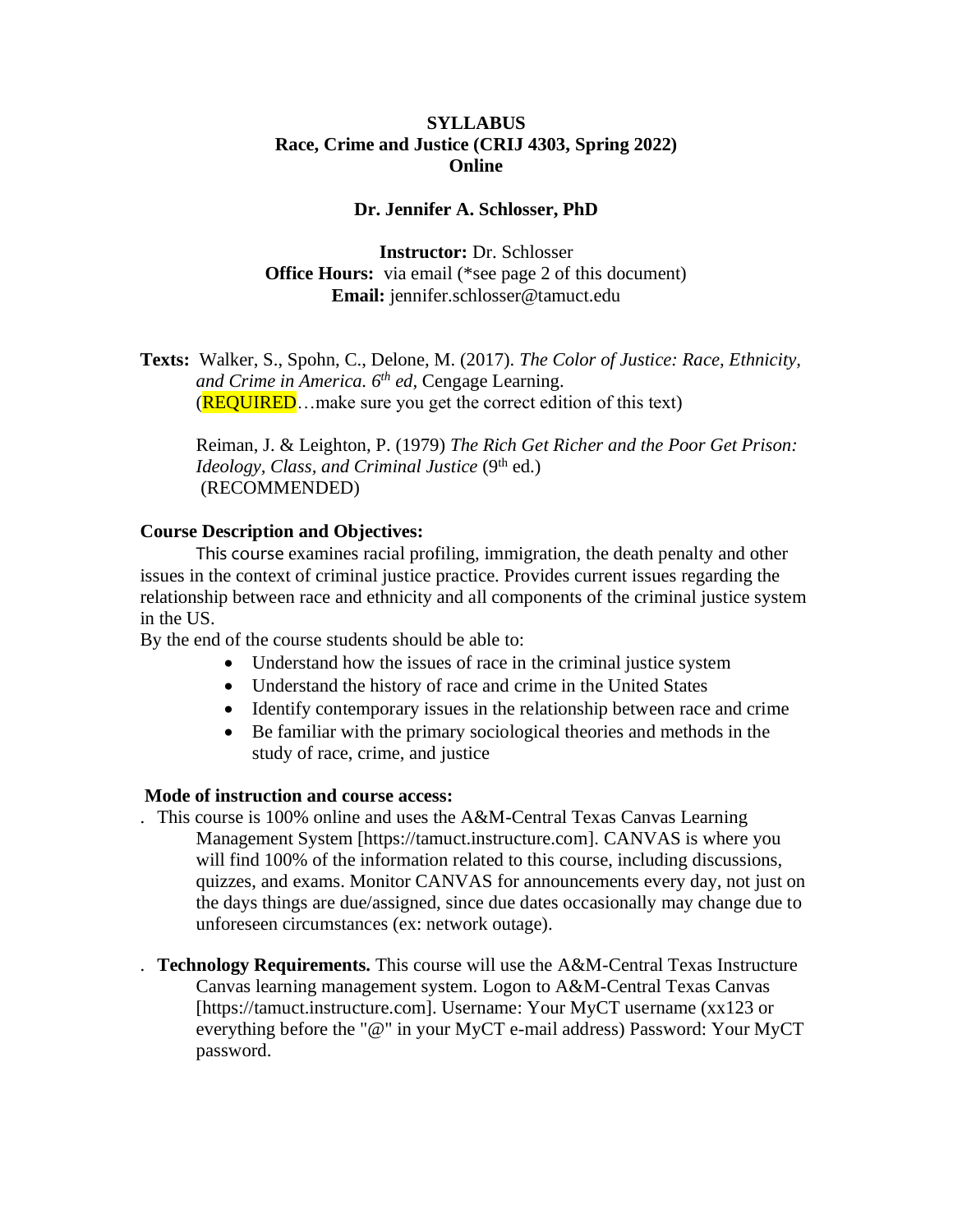### **Contacting your professor:**

You should contact me via email at jennifer.schlosser@tamuct.edu. I check email every day, however, please allow up to 24 hours for a response though in most cases I will get back to you within an hour or so. I have many students in many different classes so I need to know your name and what class your in. I do not respond to emails that are not professional and courteous.

The best way to refer to your professor in email is: "Dear/Hello/Hi Dr. Schlosser, my name is,……., I am in your……… class, my question is,….….Thank you,/Sincerely,/Best,"

### **Expectations and Conduct:**

• Students enrolled in this course are expected to complete all assignments, on time. They are expected to complete all assigned readings and assignments *before* the deadline and they are expected to be able to knowledgeably discuss the readings during class discussions.

### *Class Discussion and Participation:*

- Students are *required* to be respectful of their classmates during the entirety of this course. Although many of you will disagree with one another and perhaps even be offended by some of the material we will cover, any personal attack against another student of any kind will not be tolerated and will result in disciplinary action. Because open discussions are encouraged, it is inevitable that personal beliefs and philosophies will be challenged, however, students *will not* use political leanings, religious beliefs, gender, race, class, ethnicity or sexuality as fodder for attack.
- Students can find in this syllabus a schedule of all topics and assignments that will be covered during the semester. Some of these topics may entail the use of explicit language, violence, sexuality or other potentially offensive material. If you feel that you will not be able to deal with this type of material, it is suggested that you drop the course now. Always remember that if you have questions or concerns, I am available for discussion.

### **Drop Policy**

If you discover that you need to drop this class, you must complete a [Drop Request Form](https://www.tamuct.edu/registrar/docs/Drop_Request_Form.pdf) [https://www.tamuct.edu/registrar/docs/Drop\_Request\_Form.pdf].

Professors cannot drop students; this is always the responsibility of the student. The Registrar's Office will provide a deadline on the Academic Calendar for which the form must be completed, signed and returned. Once you return the signed form to the Registrar's Office, you must go into Warrior Web and confirm that you are no longer enrolled. If you still show as enrolled, FOLLOW-UP with the Registrar's Office immediately. You are to attend class until the procedure is complete to avoid penalty for absence. Should you miss the drop deadline or fail to follow the procedure, you will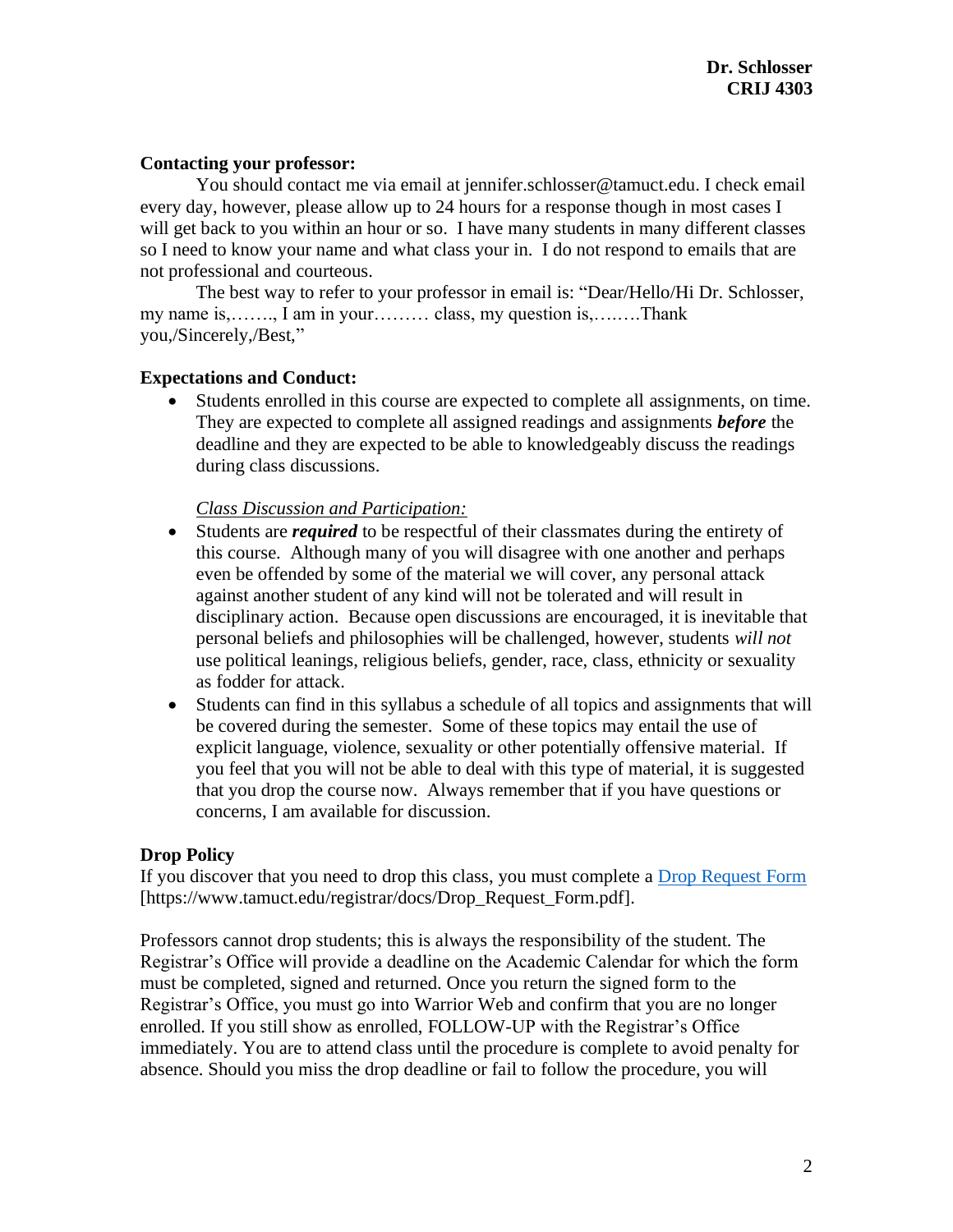receive an F in the course, which may affect your financial aid and/or VA educational benefits.

### **Assignments and Grading:**

### **1. Discussions, 80 pts:**

Students will engage in discussion boards with their classmates worth 10 points each for 8 weeks this semester.

### **Grading Criteria:**

- o Discussion boards will open at midnight on the Monday of the week they're **due and close at 11:59 pm that next Sunday**. All posts and replies must be completed within this window or the student forfeits those discussion points.
- o You will:
	- 1) post a question about something you DID NOT UNDERSTAND or would like more help on, from the week's readings or videos.
	- 2) Your question **must** use information from the reading/ video material and be specific. **Citing page numbers in your post is required.**
	- 3) Every post you make should be SEVERAL paragraphs (not just two or three sentences).
	- 4) **First posts are due by Thursday each week.**
- o Students will read others' posts and must:
	- 1) REPLY to at least **two** other people's posts that week (but feel free to respond to more).
	- 2) **Responses are due by 11:59 pm on Sunday each week.**
	- 3) Responses must be engaging, thoughtful, and in-depth (again, several paragraphs, not just 1 or 2 sentences). Address the question that was asked and answer it using your own ideas.
	- 4) These responses aren't JUST your opinions, they must also be grounded in the readings *with page numbers citing your source from the reading.*
- o Personal experiences that support your answer are totally acceptable*!* Just make sure that the bulk of your answer is grounded in facts and data from the book.
- o *NO OUTSIDE SOURCES are allowed – use book or video material from this class only*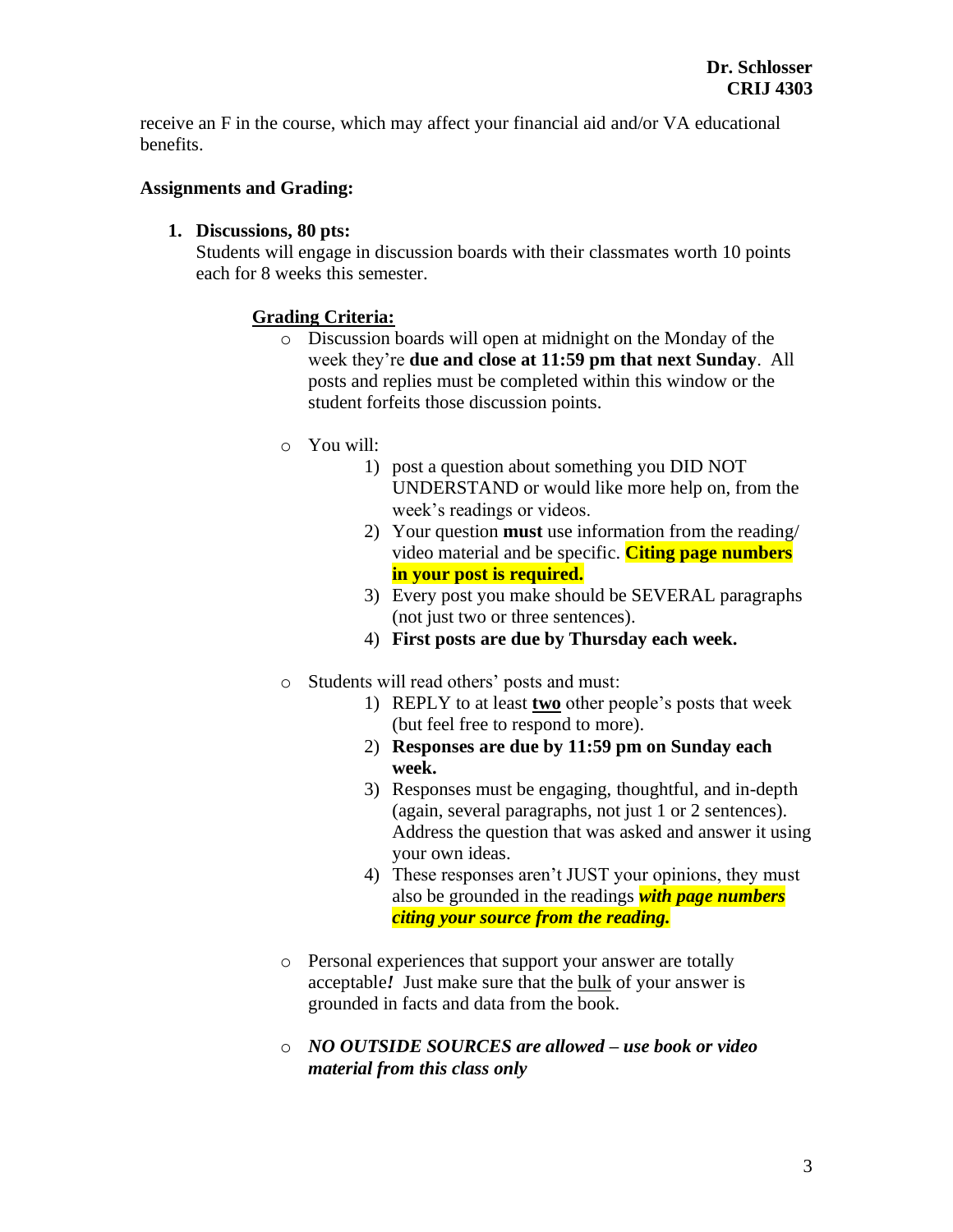### *\*\*\*\*\*\*\*\*CITING PAGE NUMBERS IN ALL POSTS IS REQUIRED. IF YOU DO NOT CITE PAGE NUMBERS IN ALL POSTS, YOU WILL NOT EARN CREDIT FOR THAT WEEK\*\*\*\*\*\*\*\*\**

#### Example question:

"On page 4, the authors state that public opinion on immigrants (especially illegal immigrants) is that they are more likely to commit crimes than natural-born American citizens. However, on page 24, the authors use data to show that immigrants are less crime prone, indicating that sociological studies have shown that in cities where immigration rates rose, crime rates actually dropped. Lately there has been much debate in public media outlets and politics about the need to build a border wall as a way to keep Mexican immigrants from entering our country. In fact, our government was recently shut down while politicians debated this issue. One of the main justifications for building the wall is based on the public perception that immigrants increase crime rates. Given that the scientific evidence shows otherwise, what would you say is the main reason for the spread of this misinformation? What are the social and political consequences of this? Can someone please help explain the data presented on page 24 to me and why it differs from public opinion?"

Examples of INAPPROPRIATE discussion board responses:

"I disagree. I think immigrants bring crime to the US." "Good question! I agree!" "The government sucks."

Examples of GOOD discussion board responses:

"Great question, Bob! Since we saw from the text (p. 24) that several studies have shown that immigrants do not bring more crime to the US, we have to consider that perhaps the reason why people still want a border wall is that they haven't been educated about these studies. It's also possible that old stereotypes about certain races, which have historically been used to discriminate against them for decades, are still alive and well. Maybe the people who want a wall are still using those old stereotypes. Some may not even realize they're doing it, but these tactics have been used to keep minority groups oppressed for years. As a first-generation, minority student myself, I can tell you that I've encountered some of these same stereotypes. For example, last week...."

\*there is no partial credit – you must complete all the required elements (1 original post by Thursday and 1 response post by Sunday, several paragraphs with page numbers cited), or **receive no points.**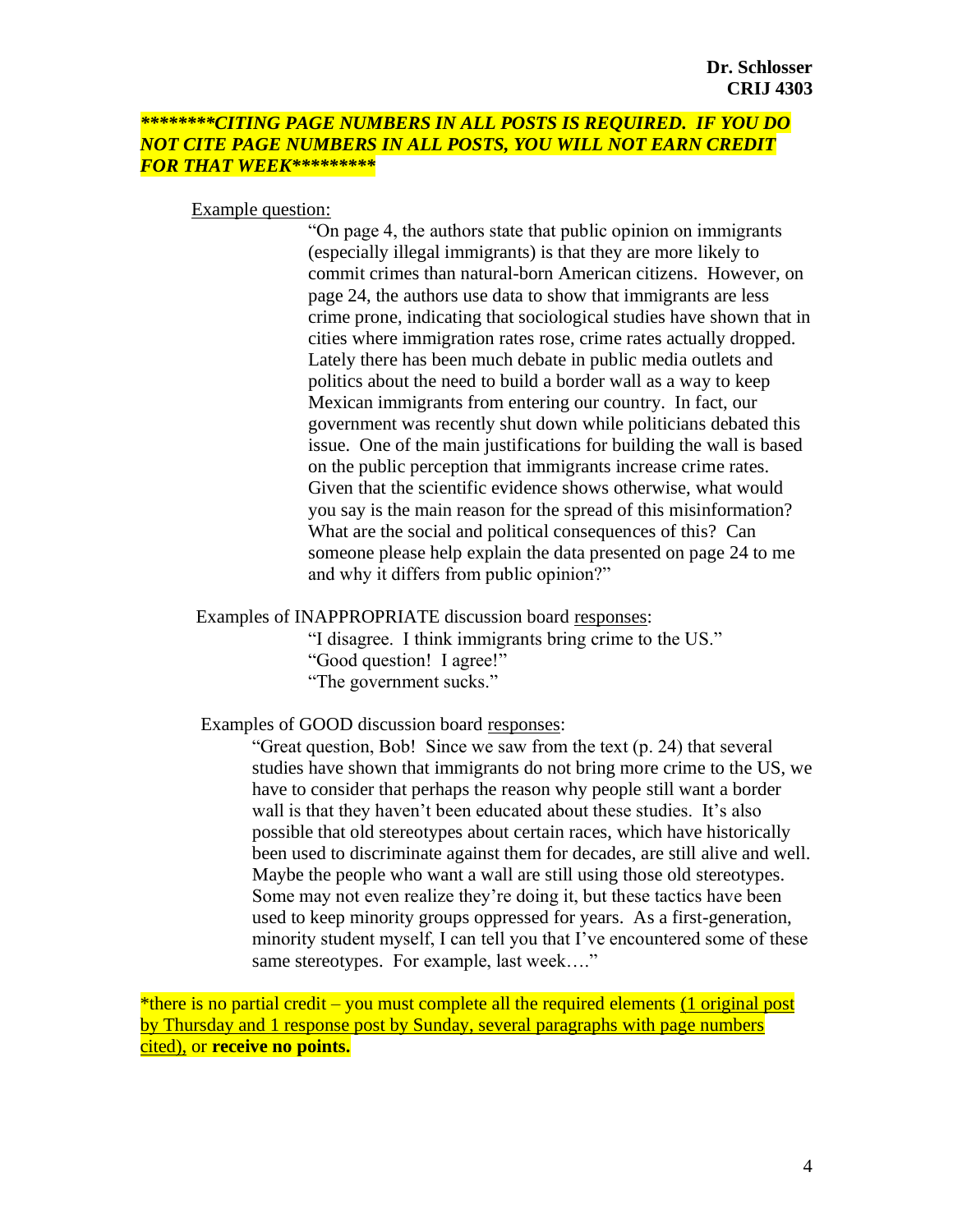\*Note: use my comments and feedback on your Discussions for what to do differently next time, as a way to improve your grade for the following week.

### **2. Test #1, 100 pts:**

The first exam will be comprised of 50 questions worth 2 points each. It will consist of multiple choice and true/false. The first test is subject to cover ANYTHING AND EVERYTHING discussed in the **assigned readings**, videos or supplemental assignments you may receive since the first day of class. Thus, everything is game.

No student will be awarded a make-up test FOR ANY REASON other than for a **documented** University sanctioned activity provided the student informs the instructor PRIOR to the missed test AND provides proper and adequate documentation.

### **3. Test #2, 100 pts:**

Test two is NOT comprehensive; however, you will need to be familiar with topics and concepts discussed before mid-semester so you have a strong foundation for answering questions on the final. It will be the same format as the first test (50, 2 pt questions). The final may cover ANYTHING AND EVERYTHING discussed in class, in the assigned readings, or supplemental assignments you may receive since the first test.

No student will be awarded a make-up test FOR ANY REASON other than for a **documented** University sanctioned activity provided the student informs the instructor PRIOR to the missed test AND provides proper and adequate documentation.

### **4. Final Project, Visual Sociology 20 pts: DUE NOVEMBER 29TH**

Students will choose one topic, concept, issue or theory discussed this semester and complete a Visual Sociology project. They will create a PowerPoint using images that illustrate that concept and upload the final PowerPoint as a .ppt file to Canvas by the due date listed on the syllabus.

### **Grading Criteria:**

Each PowerPoint project will consist of FIVE slides ONLY (no more, no less)

- o **The first side will include:** your name, the name of the class, and the name of concept or theory you chose (or some type of title indicating what your project is about).
- o **The second slide will include:** the name of the concept/theory you chose, its definition (with book citations) and sentence or two about why this is an important concept to you.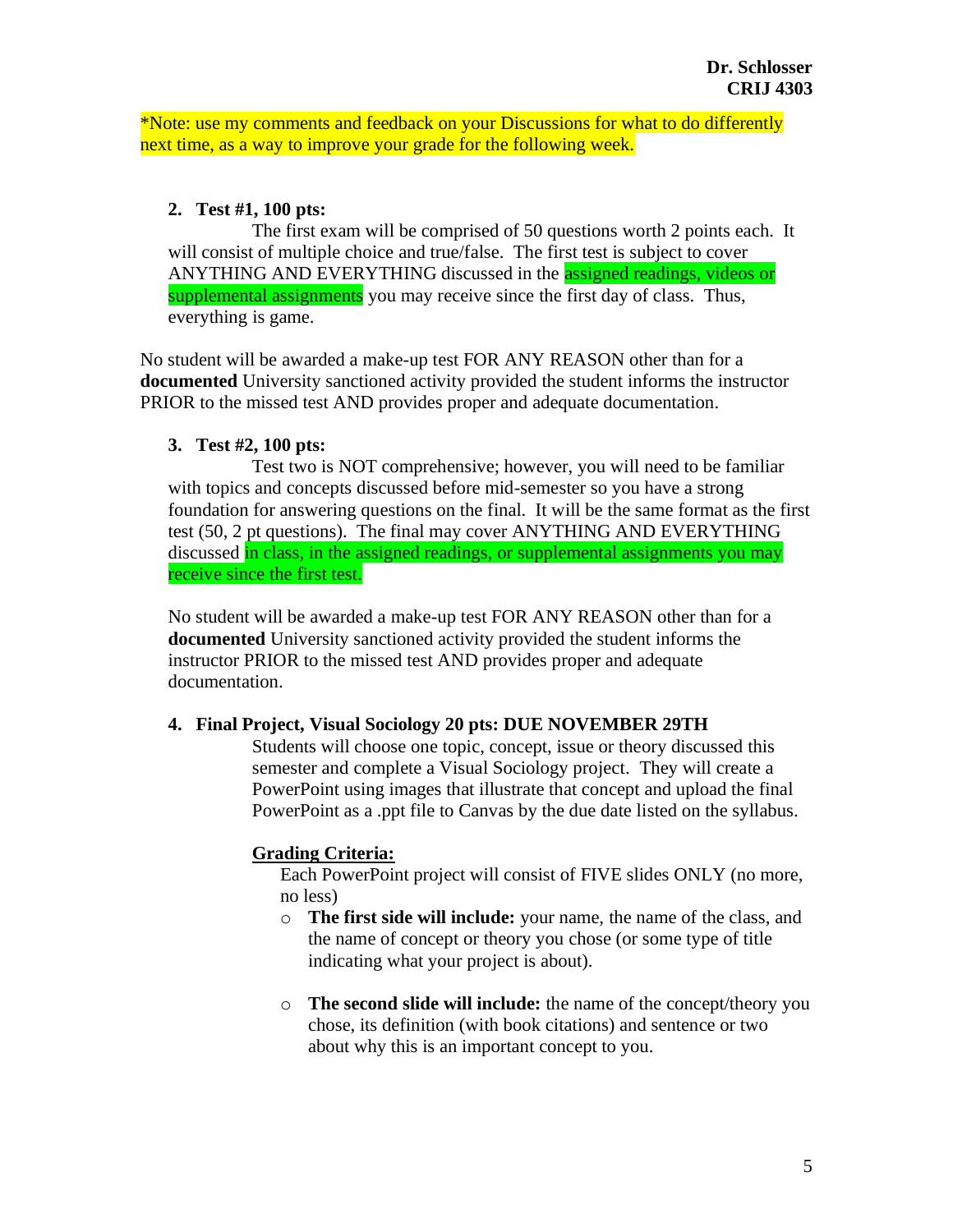- o **The third slide will include:** at least one screenshot of an image from a **NEWS SOURCE** that represents the concept you chose. For instance, if your concept is crime and immigration, you will go to a reputable news source (i.e. not InfoWars or Buzzfeed News) and find an image that represents immigration and crime. You'll screenshot it so that I can see the source and insert it into Slide 3 on your PowerPoint (more than one is fine, but there must be at least one image). Then, you'll write at least a paragraph, on that slide, explaining why this image (or images) represents the concept in relation to the definition.
- o **The fourth slide will include:** at least one screenshot of an image from **SOCIAL MEDIA** that represents the concept you chose (i.e. Facebook, Instagram, Snapchat, Twitter, etc.). You'll screenshot it so that I can see the source and insert it into Slide 4 on your PowerPoint (more than one is fine, but there must be at least one image). Then, you'll write at least a paragraph, on that slide, explaining why this image (or images) represents the concept in relation to the definition.
- o **The fifth slide will include:** an image YOU TOOK YOURSELF that represents the concept you chose. This will be a photo you actually took somewhere around town that represents the concept. For instance, this could be a picture of a bumper sticker, a sign, a building, a business, etc. Then, you'll write at least a paragraph, on that slide, explaining why this image (or images) represents the concept in relation to the definition.

\*Note: screenshots are important here. Do simply right click and save an image. Take an actual screenshot for your news or social media image so I can see the context and source. If you don't know how to take a screenshot, Google it.

No student will be awarded an extension FOR ANY REASON other than for a **documented** University sanctioned activity provided the student informs the instructor PRIOR to the missed deadline AND provides proper and adequate documentation. ALL other requests (including but not limited to: funerals, illnesses, weddings, arrests, jury duty, court dates, family vacations, hangovers) *will be denied without discussion*.

### **Grading:**

There are a **total of 300 points** available in this class. Final grades will be calculated depending on all points you've acquired on all assignments. All points will be added together and divided by 300 to get a percentage. I do not grade on a curve so the final percentage is your final grade. The scale below shows the percentage to letter grade comparison. If the third decimal place in the final percentage is a 5 or greater, **AND** the percentage is on the cusp of going up a letter grade, I will round up. For example, if your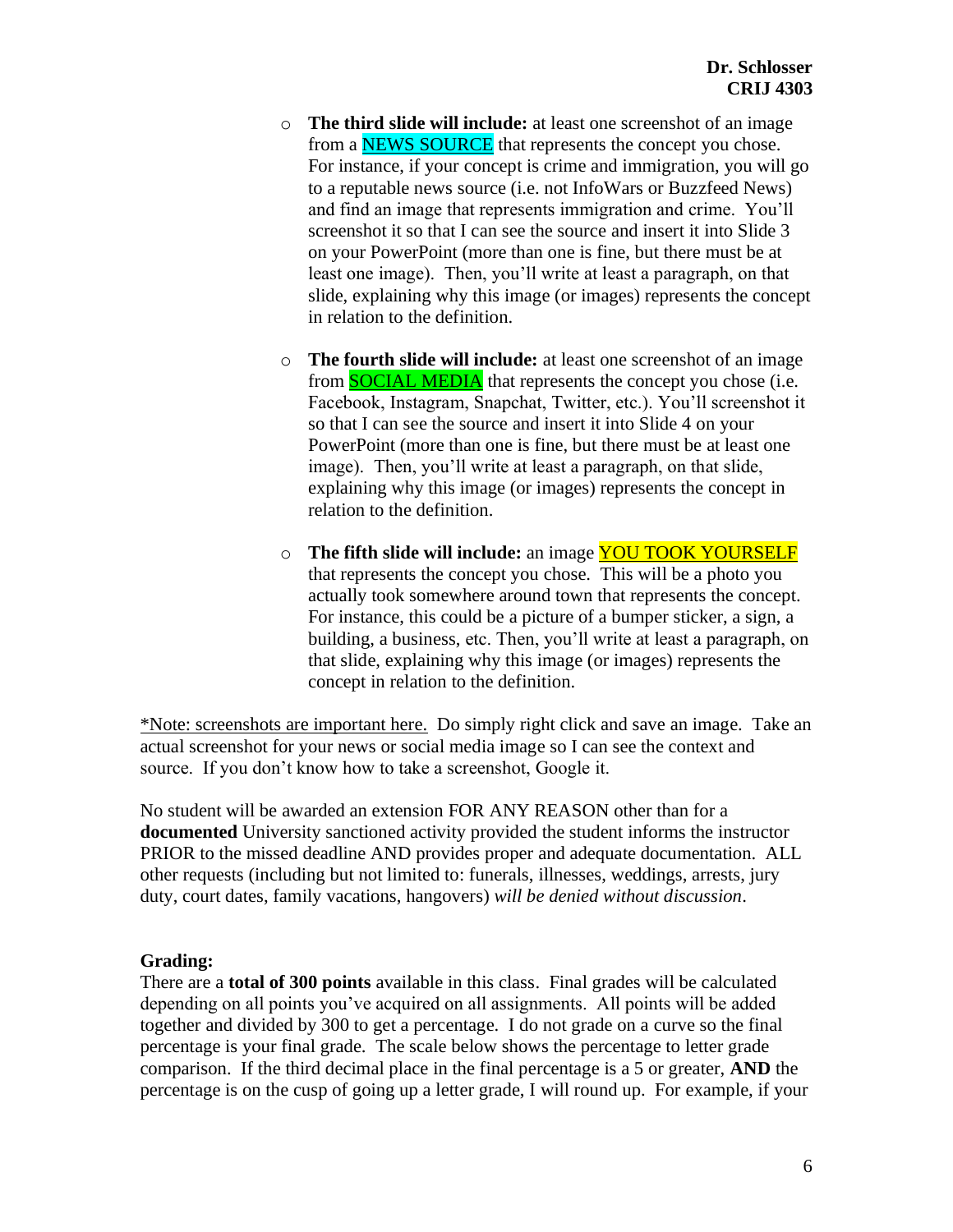final percentage is .89533 (89%, B), because the third decimal place is a 5 **AND** the grade is on the verge of going up a letter, I will round up and your final grade for the class would become an A. These are the only conditions under which I will increase a final grade; all other requests will be denied.

| $\mathbf{A}$ | 90-100   |
|--------------|----------|
| B            | 80-89    |
|              | 70-79    |
| O            | 60-69    |
| F            | $0 - 59$ |

- By remaining enrolled in this course and after having read the syllabus, you agree that you understand all the terms and conditions expressed therein. If you have ANY questions or concerns please feel free to contact me any time.
- **Disability Statement:** If you have special needs as addressed by the Americans with Disabilities Act (ADA), please notify me immediately. Reasonable efforts will be made to accommodate your special needs.
- **Academic Integrity:** Academic integrity is fundamental to the activities and principles of a university. All members of the academic community must be confident that each person's work has been responsibly and honorably acquired, developed, and presented. Any effort to gain an advantage not given to all students is dishonest whether or not the effort is successful. The academic community regards breaches of the academic integrity rules as extremely serious matters. Sanctions for such a breach may include academic sanctions from the instructor, including failing the course for any violation, to disciplinary sanctions ranging from probation to expulsion. When in doubt about plagiarism, paraphrasing, quoting, collaboration, or any other form of cheating, consult the course instructor.

### **Schedule:**

**Each of the 16 weeks corresponds with a matching module on Canvas where you will upload your work and complete discussion boards.**

| <b>WEEK ONE:</b>  | <b>READINGS TO DO:</b>                              | <b>ASSIGNMENTS DUE:</b>                      |
|-------------------|-----------------------------------------------------|----------------------------------------------|
| <b>Jan 8 - 23</b> | Chapter 1: Race, Ethnicity<br>and Crime<br>pp. 1-35 | Discussion 1: Self<br>Introductions (10 pts) |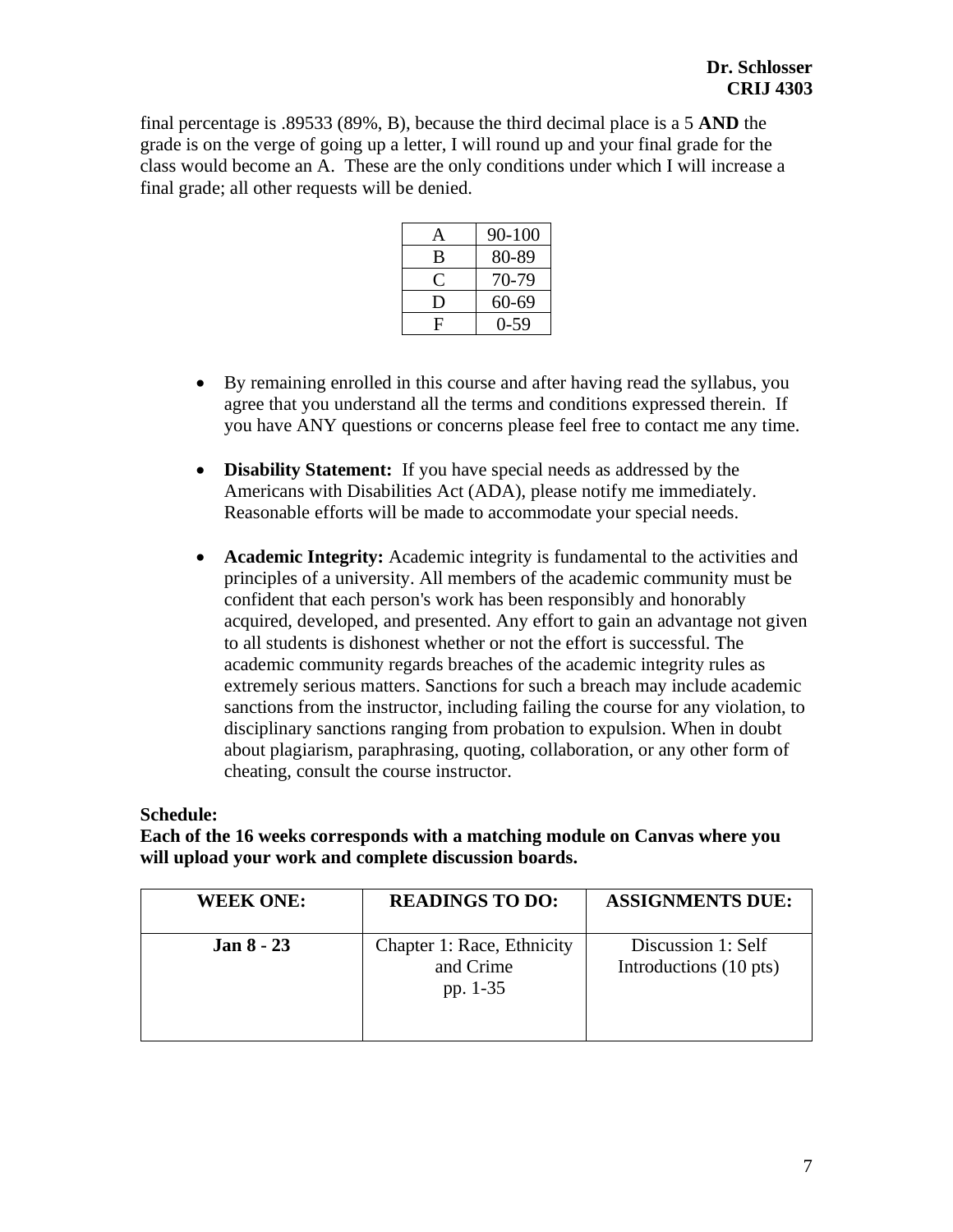| <b>WEEK TWO:</b> | <b>READINGS TO DO:</b>                                  | <b>ASSIGNMENTS DUE:</b> |
|------------------|---------------------------------------------------------|-------------------------|
| $Jan 24 - 30$    | Chapter 2: Victims and<br><b>Offenders</b><br>pp. 44-64 |                         |
|                  | TED Talk: Renee Mitchell                                |                         |

| WEEK THREE:      | <b>READINGS TO DO:</b>      | <b>ASSIGNMENTS DUE:</b>        |
|------------------|-----------------------------|--------------------------------|
| Jan $31$ – Feb 6 | Chapter 2 cont<br>pp. 64-87 | Discussion $2(10 \text{ pts})$ |

| <b>WEEK FOUR:</b> | <b>READINGS TO DO:</b>                                        | <b>ASSIGNMENTS DUE:</b> |
|-------------------|---------------------------------------------------------------|-------------------------|
| Feb 7 - 13        | Chapter 3: Race, Ethnicity,<br>Social Structure, and<br>Crime |                         |
|                   | pp. 113-127                                                   |                         |

| <b>WEEK FIVE:</b> | <b>READINGS TO DO:</b>                                         | <b>ASSIGNMENTS DUE:</b>        |
|-------------------|----------------------------------------------------------------|--------------------------------|
| Feb 14 - 20       | Chapter 3 cont<br>pp. 131-142<br><b>Watch: PBS Documentary</b> | Discussion $3(10 \text{ pts})$ |
|                   | "Park Ave."                                                    |                                |

| <b>WEEK SIX:</b> | <b>READINGS TO DO:</b>                                                                                         | <b>ASSIGNMENTS DUE:</b> |
|------------------|----------------------------------------------------------------------------------------------------------------|-------------------------|
| Feb 21 - 27      | Chapter 4: Justice on the<br>Street? The Police and<br>People of Color<br>pp.151-175<br>Watch videos on Canvas |                         |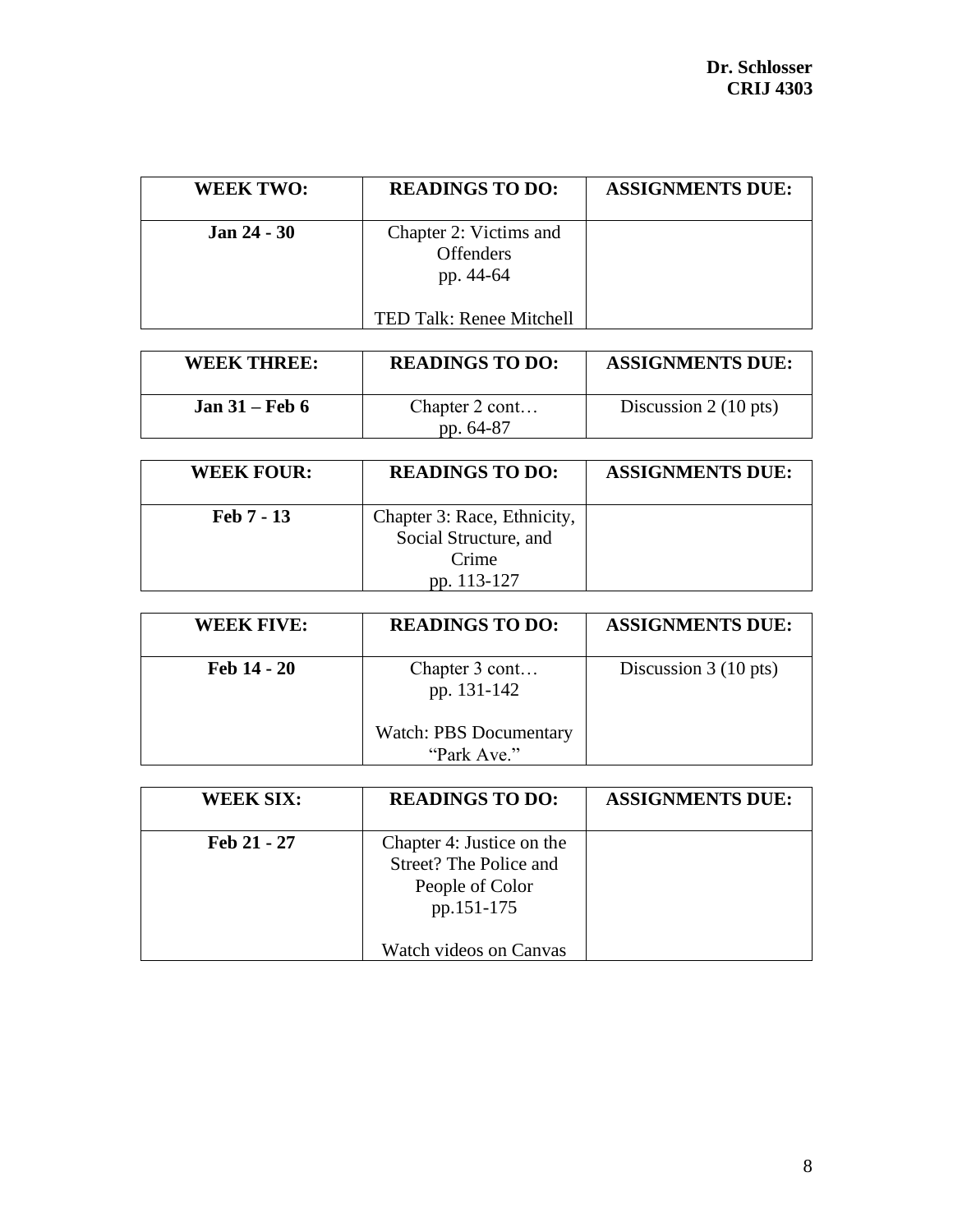| <b>WEEK SEVEN:</b> | <b>READINGS TO DO:</b>          | <b>ASSIGNMENTS DUE:</b>                                                                                                                    |
|--------------------|---------------------------------|--------------------------------------------------------------------------------------------------------------------------------------------|
| Feb $28 - Mar 6$   | Chapter 4 cont<br>pp. 176-186   | Discussion 4<br>Test Review (10 pts)                                                                                                       |
|                    | TED Talk: Megan Ming<br>Francis | Your chance to ask<br>questions about anything of<br>your classmates and me<br>about the material so far.<br>You must post and<br>respond. |

| <b>WEEK EIGHT:</b> | <b>READINGS TO DO:</b> | <b>ASSIGNMENTS DUE:</b>       |
|--------------------|------------------------|-------------------------------|
| Mar 7 - 13         | Review all readings    | Test 1<br>$(100 \text{ pts})$ |

| <b>WEEK NINE:</b>  | <b>READINGS TO DO:</b> | <b>ASSIGNMENTS DUE:</b> |
|--------------------|------------------------|-------------------------|
| <b>Mar 14 - 20</b> | NO CLASS               | <b>SPRING BREAK</b>     |

| <b>WEEK TEN:</b> | <b>READINGS TO DO:</b>                                                                            | <b>ASSIGNMENTS DUE:</b>        |
|------------------|---------------------------------------------------------------------------------------------------|--------------------------------|
| Mar 21 - 27      | Chapter 5: The Courts<br>pp. 198-239                                                              | Discussion $5(10 \text{ pts})$ |
|                  | Chapter 6: Justice on the<br>Bench? Trial and<br>Adjudication in Criminal<br>Court<br>pp. 251-279 |                                |

| <b>WEEK ELEVEN:</b> | <b>READINGS TO DO:</b>                            | <b>ASSIGNMENTS DUE:</b>        |
|---------------------|---------------------------------------------------|--------------------------------|
| Mar $28 -$ Apr 3    | Chapter 7: Race and<br>Sentencing<br>pp. 293-327  | Discussion $6(10 \text{ pts})$ |
|                     | Watch: the documentary<br>"The Central Park Five" |                                |

| <b>WEEK TWELVE:</b> | <b>READINGS TO DO:</b>        | <b>ASSIGNMENTS DUE:</b> |
|---------------------|-------------------------------|-------------------------|
| Apr $4 - 10$        | Chapter 7 cont<br>pp. 327-347 |                         |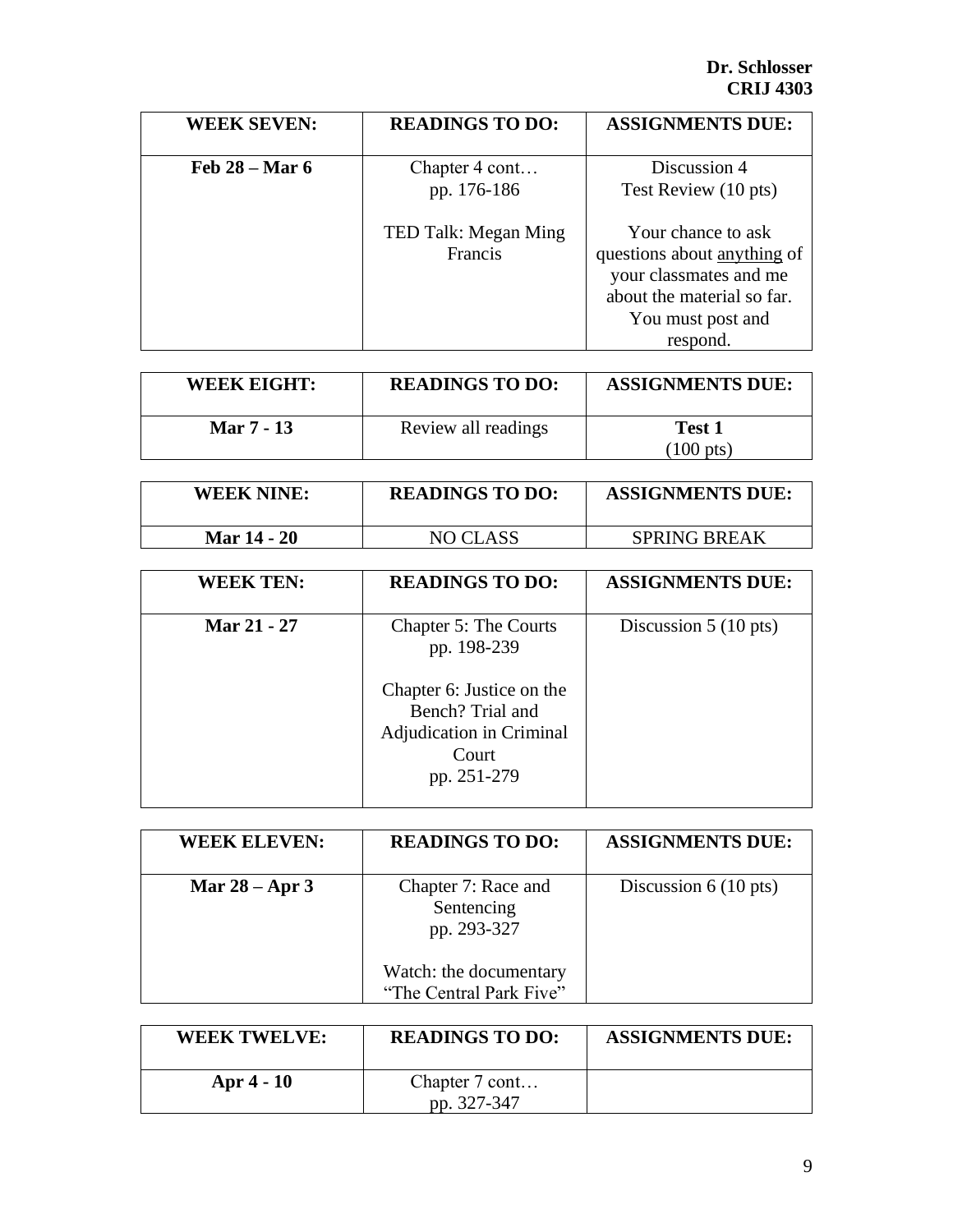| WEEK THIRTEEN: | <b>READINGS TO DO:</b>                 | <b>ASSIGNMENTS DUE:</b>        |
|----------------|----------------------------------------|--------------------------------|
| Apr 11 - 17    | Watch " $13^{\text{th}}$ " documentary | Discussion $7(10 \text{ pts})$ |

| <b>WEEK FOURTEEN:</b> | <b>READINGS TO DO:</b>                                     | <b>ASSIGNMENTS DUE:</b> |
|-----------------------|------------------------------------------------------------|-------------------------|
| Apr 18 - 24           | <b>Chapter 9: Corrections</b><br>in America<br>pp. 419-454 |                         |

| <b>WEEK FIFTEEN:</b> | <b>READINGS TO DO:</b>                             | <b>ASSIGNMENTS DUE:</b>                                                                                                         |
|----------------------|----------------------------------------------------|---------------------------------------------------------------------------------------------------------------------------------|
| Apr $25 - May 1$     | Chapter 11: The Color of<br>Justice<br>pp. 511-516 | Discussion 8<br><b>Test Review</b><br>$(10 \text{ pts})$<br><b>Final Projects Due</b><br>By 11:59pm May 1<br>$(20 \text{ pts})$ |

| <b>WEEK SIXTEEN:</b> | <b>READINGS TO DO:</b>              | <b>ASSIGNMENTS DUE:</b>                                                      |
|----------------------|-------------------------------------|------------------------------------------------------------------------------|
| May $1-7$            | Review all readings since<br>Test 1 | Test 2<br>$(100 \text{ pts}, \text{due by } 11:00 \text{ PM})$<br>on MAY 7TH |

| <b>WEEK SEVENTEEN:</b> | <b>READINGS TO DO:</b> | <b>ASSIGNMENTS DUE:</b> |
|------------------------|------------------------|-------------------------|
| May 9 - 13             | NO CLASS               | <b>NO CLASS</b>         |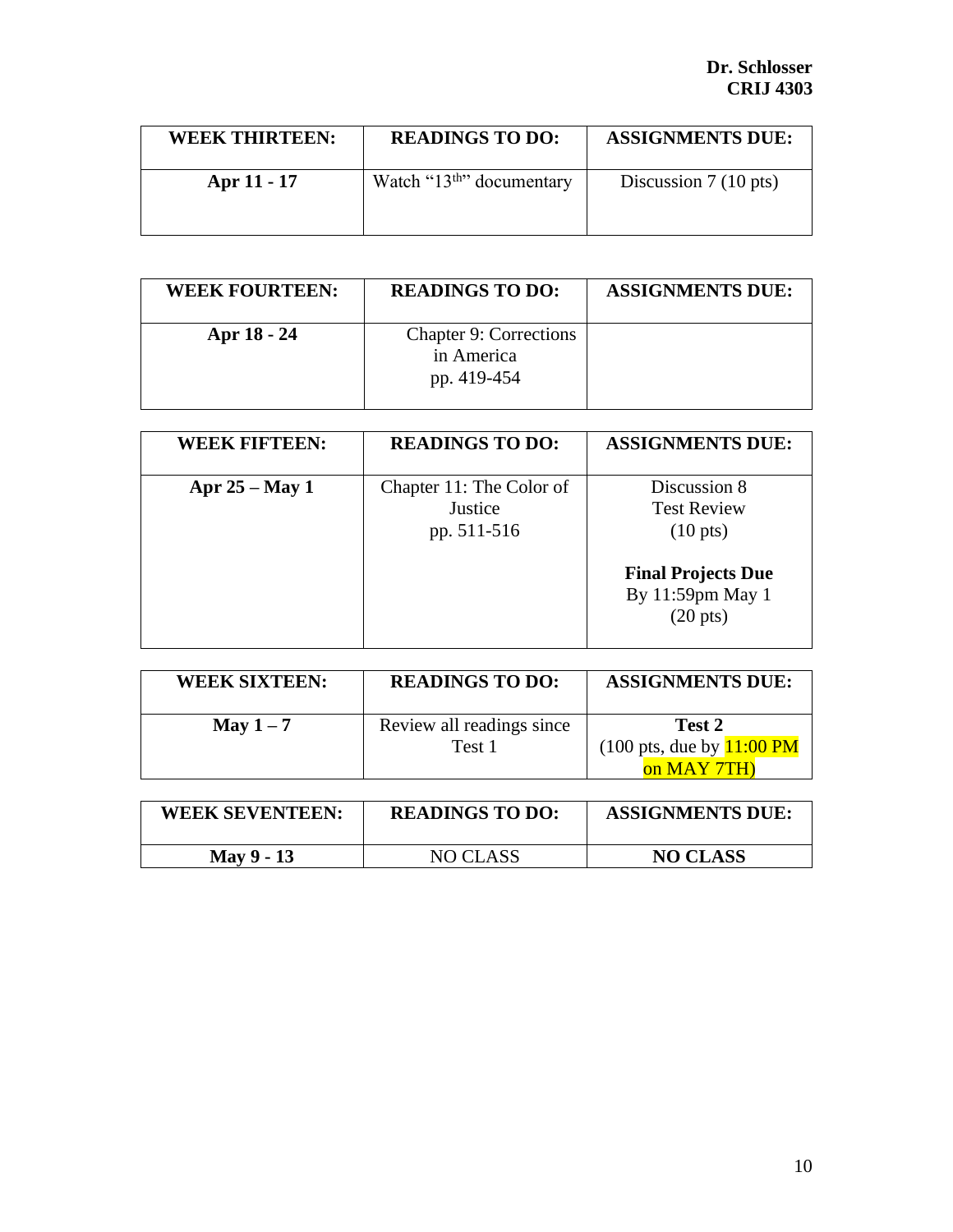# **FAQs**

### **1. What should I call you?**

I received my PhD from the University of Missouri many years ago, so you should call me Dr. Schlosser. Lots of students also call me Dr. S, which is just fine, too!

### **2. What should I do if I have questions?**

You should look at the syllabus. MOST questions you have are probably already addressed on the syllabus. However, if you do have other questions, you can email me.

### **3. If I want to email you, how should I address it?**

When you email any professor, the correct way to do so is to address them professionally. For instance, you can say: "Dear Dr. Schlosser," or even just "Hi, Dr. Schlosser," Then, state what class you are in (I have many students in several classes) and your specific question. Close the email with your name and contact information. I tend not to respond to emails that are not courteous and professional.

### **4. What if I have to miss a deadline?**

Seriously rethink the event that will cause you to miss a deadline. I do not allow make-ups for any reason other than documented, University activities. You have a full week to complete assignments, so if you think you're going to be out of town or not have access to a computer on the due date, simply turn it in early.

### **5. What if I'm confused or struggling with the class?**

Email me!!!!! Do this EARLY and OFTEN. I can help you understand the material, organize your notes, and give you study tips. You are responsible for your grade, but that also means you need to inform me if you're struggling so we can address issues you may be having early. [jennifer.schlosser@tamuct.edu](mailto:Jennifer.schlosser@tamuct.edu)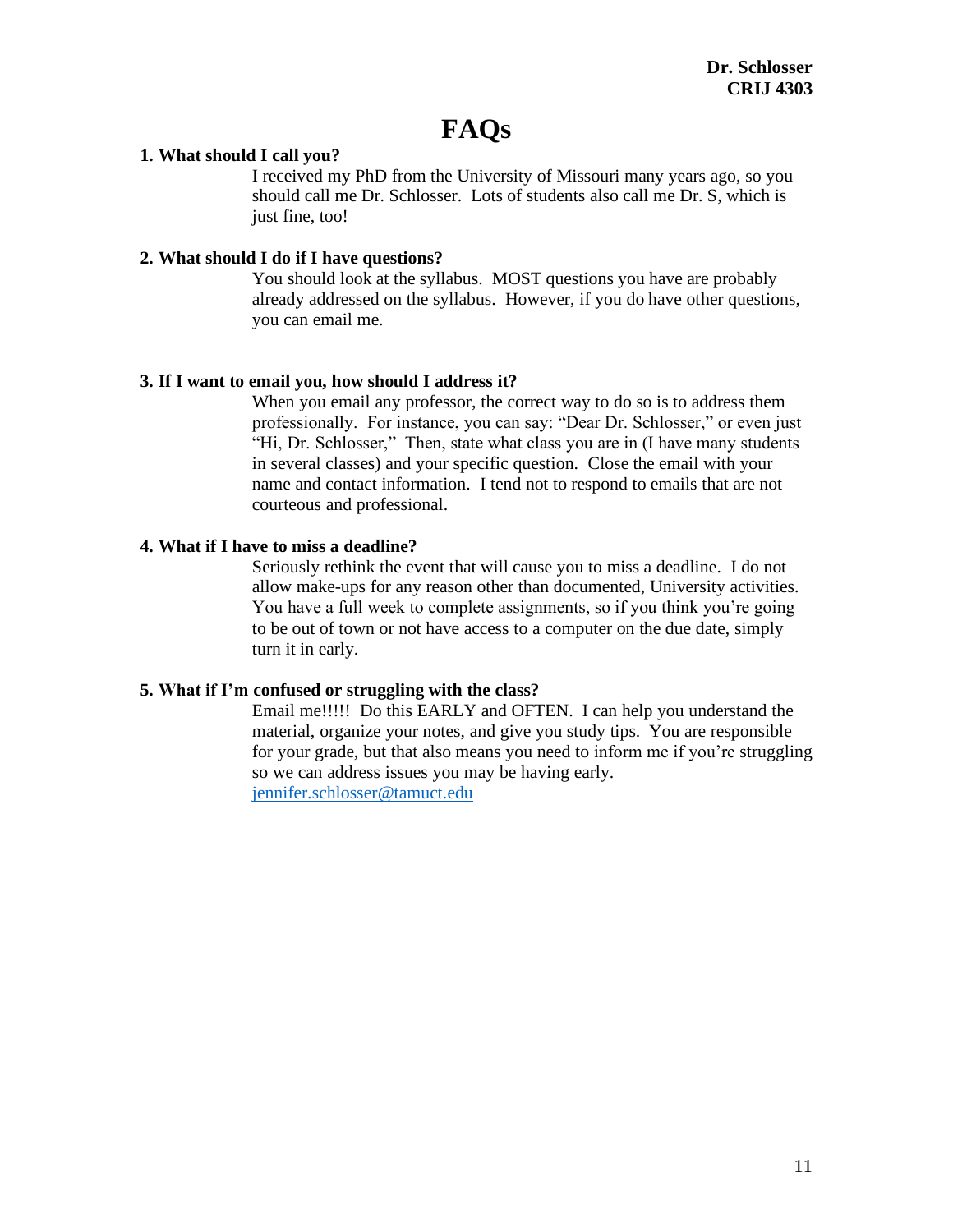### **Additional Information**

## **Emergency Warning System for Texas A&M University-Central Texas**

SafeZone provides a public safety application that gives you the ability to call for

help with the push of a button. It also provides Texas A&M University-Central Texas the ability

to communicate emergency information quickly via push notifications, email, and text messages. All students automatically receive email and text messages via their myCT accounts.

Downloading SafeZone allows access to push notifications and enables you to connect directly

for help through the app.

You can download SafeZone from the app store and use your myCT credentials to log in. If you

would like more information, you can visit the SafeZone website [www.safezoneapp.com].

To register SafeZone on your phone, please follow these 3 easy steps: 1. Download the SafeZone App from your phone store using the link below:

o iPhone/iPad: [https://apps.apple.com/app/safezone/id533054756]

o Android Phone / Tablet

[https://play.google.com/store/apps/details?id=com.criticalarc.safezonea pp]

2. Launch the app and enter your myCT email address (e.g. {name}@tamuct.edu)

3. Complete your profile and accept the terms of service

## **UNIVERSITY RESOURCES, PROCEDURES, AND GUIDELINES**

## **Drop Policy**

If you discover that you need to drop this class, you must complete the Drop Request Dynamic

Form through Warrior Web.

[https://dynamicforms.ngwebsolutions.com/casAuthentication.ashx?InstI D=eaed95b9-f2be-

45f3-a37d-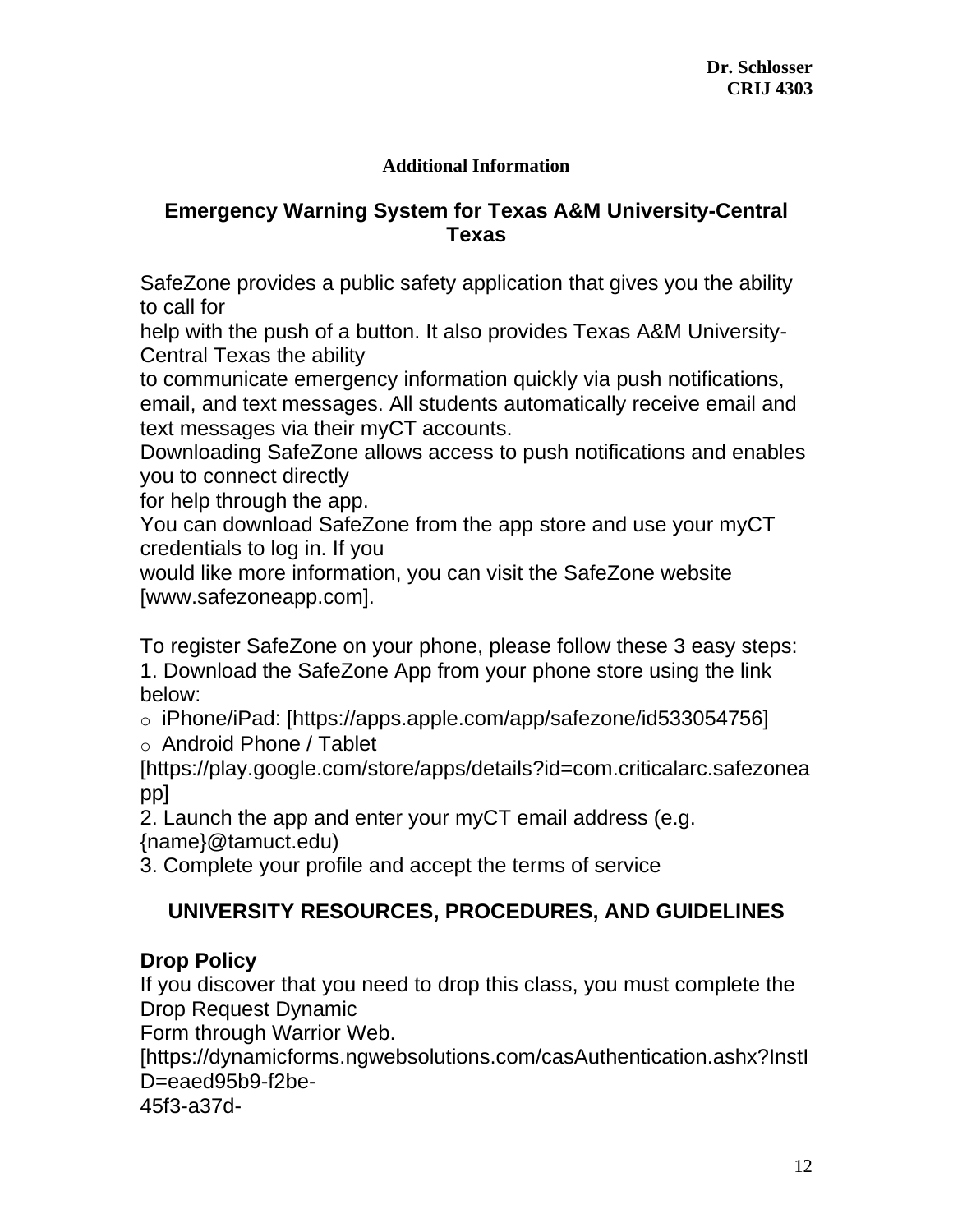46928168bc10&targetUrl=https%3A%2F%2Fdynamicforms.ngwebsoluti ons.com%2FSubmit%2F

Form%2FStart%2F53b8369e-0502-4f36-be43-f02a4202f612].

Faculty cannot drop students; this is always the responsibility of the student. The Registrar's

Office will provide a deadline on the Academic Calendar for which the form must be completed.

Once you submit the completed form to the Registrar's Office, you must go into Warrior Web

and confirm that you are no longer enrolled. If you still show as enrolled, FOLLOW-UP with the

Registrar's Office immediately. You are to attend class until the procedure is complete to avoid

penalty for absence. Should you miss the drop deadline or fail to follow the procedure, you will

receive an F in the course, which may affect your financial aid and/or VA educational benefits.

Academic Integrity

Texas A&M University-Central Texas values the integrity of the academic enterprise and strives

for the highest standards of academic conduct. A&M-Central Texas expects its students, faculty,

and staff to support the adherence to high standards of personal and scholarly conduct to

preserve the honor and integrity of the creative community. Any deviation by students from

this expectation may result in a failing grade for the assignment and potentially a failing grade

for the course. All academic misconduct concerns will be referred to the Office of Student

Conduct. When in doubt on collaboration, citation, or any issue, please contact your instructor before taking a course of action.

For more information regarding the Student Conduct process,

[https://www.tamuct.edu/student-affairs/student-conduct.html].

If you know of potential honor violations by other students, you may submit a report,

[https://cm.maxient.com/reportingform.php?TAMUCentralTexas&layout\_ id=0].

## **Academic Accommodations**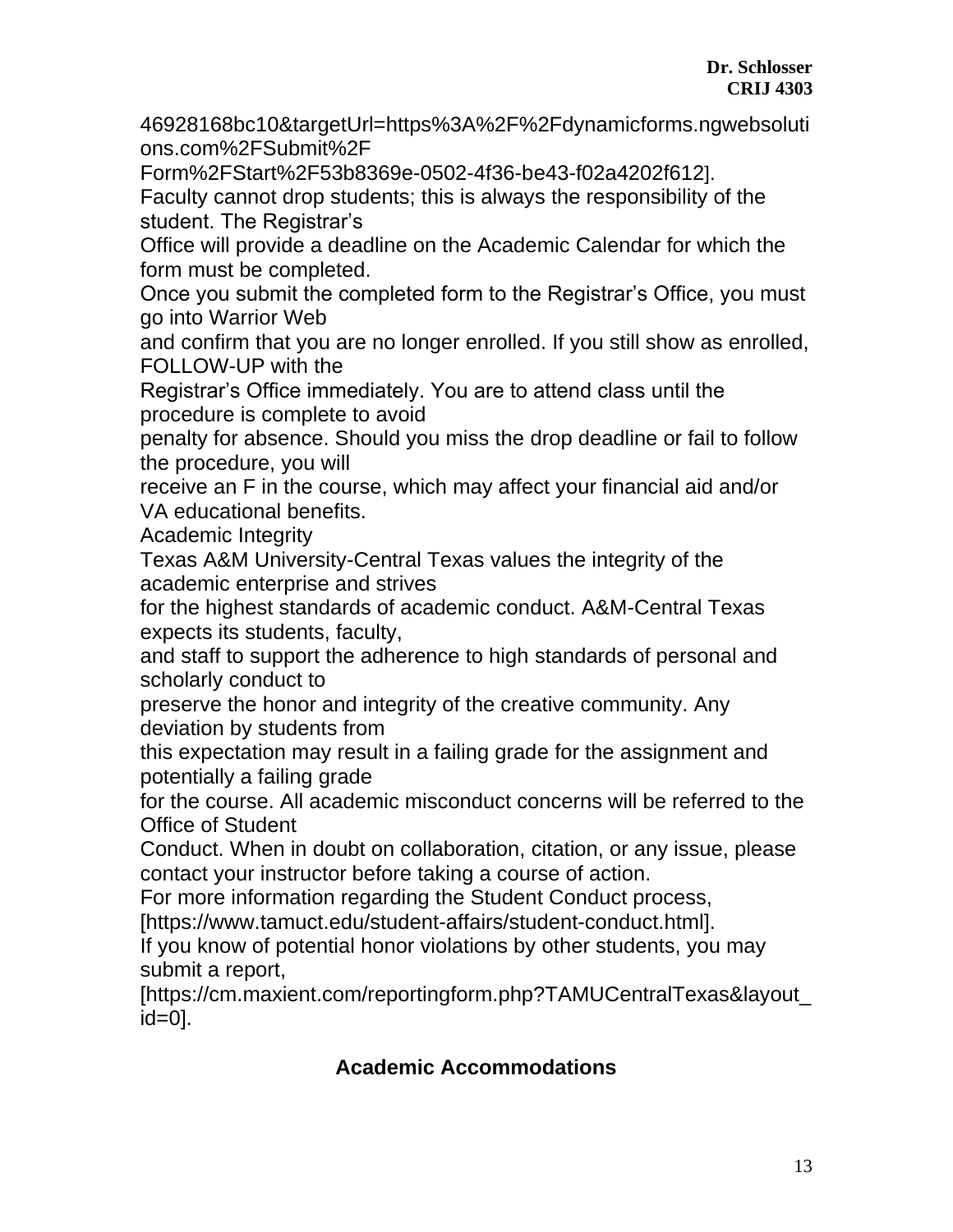At Texas A&M University-Central Texas, we value an inclusive learning environment where

every student has an equal chance to succeed and has the right to a barrier-free education. The

Warrior Center for Student Success, Equity and Inclusion is responsible for ensuring that

students with a disability receive equal access to the university's programs, services and

activities. If you believe you have a disability requiring reasonable accommodations, please

contact the Office of Access and Inclusion, WH-212; or call (254) 501- 5836. Any information you

provide is private and confidential and will be treated as such.

For more information, please visit our Access & Inclusion Canvas page (log-in required)

[https://tamuct.instructure.com/courses/717]

## **Important information for Pregnant and/or Parenting Students**

Texas A&M University-Central Texas supports students who are pregnant and/or parenting. In

accordance with requirements of Title IX and related guidance from US Department of

Education's Office of Civil Rights, the Dean of Student Affairs' Office can assist students who are

pregnant and/or parenting in seeking accommodations related to pregnancy and/or parenting.

Students should seek out assistance as early in the pregnancy as possible. For more

information, please visit Student Affairs

[https://www.tamuct.edu/student-affairs/pregnant-

and-parenting-students.html]. Students may also contact the institution's Title IX Coordinator.

If you would like to read more about these requirements and guidelines online, please visit the

website [http://www2.ed.gov/about/offices/list/ocr/docs/pregnancy.pdf]. Title IX of the Education Amendments Act of 1972 prohibits

discrimination on the basis of sex

and gender–including pregnancy, parenting, and all related conditions. A&M-Central Texas is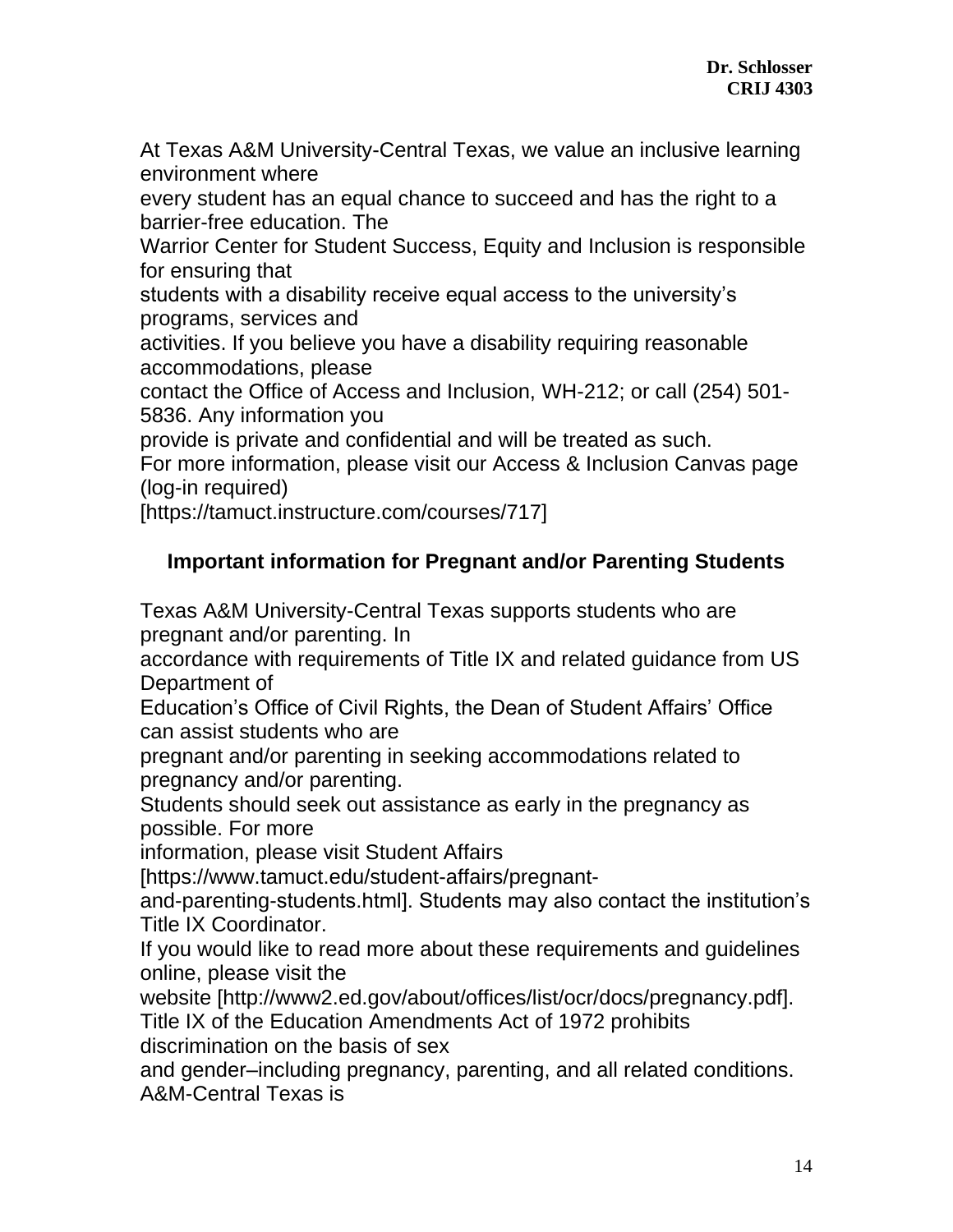able to provide flexible and individualized reasonable accommodation to pregnant and

parenting students. All pregnant and parenting students should contact the Associate Dean in

the Division of Student Affairs at (254) 501-5909 to seek out assistance. Students may also

contact the University's Title IX Coordinator.

# **Tutoring**

Tutoring is available to all A&M-Central Texas students, both virtually and in-person. Student

success coaching is available online upon request.

If you have a question, are interested in becoming a tutor, or in need of success coaching

contact the Warrior Center for Student Success, Equity and Inclusion at (254) 501-5836, visit the

Warrior Center at 212 Warrior Hall, or by emailing WarriorCenter@tamuct.edu.

To schedule tutoring sessions and view tutor availability, please visit Tutor Matching Services [https://tutormatchingservice.com/TAMUCT] or visit the Tutoring Center in 111

Warrior Hall.

Chat live with a remote tutor 24/7 for almost any subject from on your computer! Tutor.com is

an online tutoring platform that enables A&M-Central Texas students to log in and receive

online tutoring support at no additional cost. This tool provides tutoring in over 40 subject

areas except writing support. Access Tutor.com through Canvas.

# **University Writing Center**

University Writing Center: Located in Warrior Hall 416, the University Writing Center (UWC) at

Texas A&M University–Central Texas (A&M–Central Texas) is a free service open to all A&M–

Central Texas students. For the Spring 2022 semester, the hours of operation are from 10:00

a.m.-5:00 p.m. Monday thru Thursday in Warrior Hall 416 (with online tutoring available every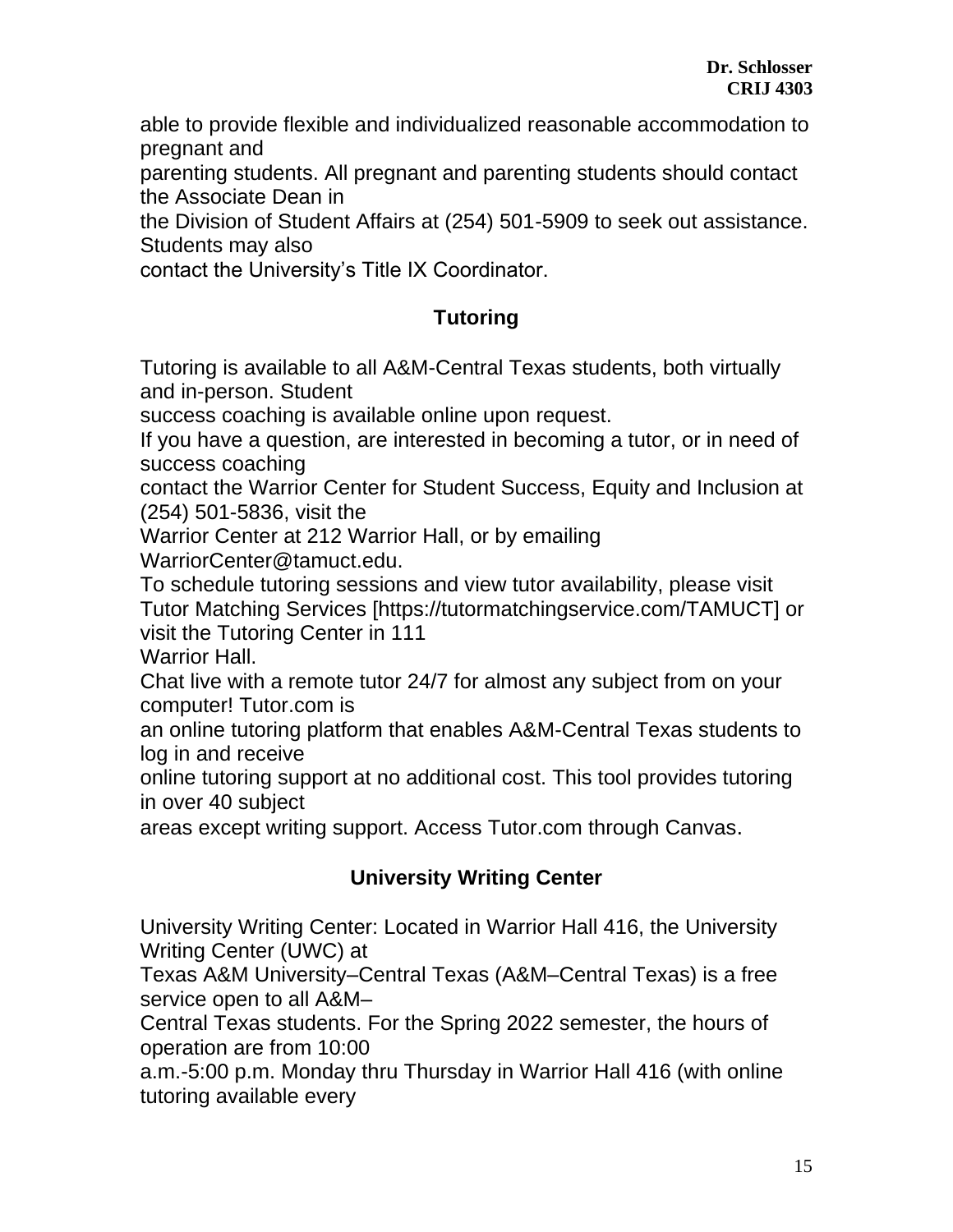hour as well) with satellite hours available online only Monday thru Thursday from 6:00-9:00

p.m. and Saturday 12:00-3:00 p.m.

Tutors are prepared to help writers of all levels and abilities at any stage of the writing process.

While tutors will not write, edit, or grade papers, they will assist students in developing more

effective composing practices. By providing a practice audience for students' ideas and writing,

our tutors highlight the ways in which they read and interpret students' texts, offering guidance

and support throughout the various stages of the writing process. In addition, students may

work independently in the UWC by checking out a laptop that runs the Microsoft Office suite

and connects to WIFI, or by consulting our resources on writing, including all of the relevant

style guides. Whether you need help brainstorming ideas, organizing an essay, proofreading,

understanding proper citation practices, or just want a quiet place to work, the UWC is here to

help!

Students may arrange a one-to-one session with a trained and experienced writing tutor by

making an appointment via WCOnline

[https://tamuct.mywconline.com/]. In addition, you can

email Dr. Bruce Bowles Jr. at bruce.bowles@tamuct.edu if you have any questions about the

UWC, need any assistance with scheduling, or would like to schedule a recurring appointment

with your favorite tutor by making an appointment via WCOnline [https://tamuct.mywconline.com/]. In addition, you can email Dr. Bruce Bowles Jr. at

bruce.bowles@tamuct.edu if you have any questions about the UWC, need any assistance with

scheduling, or would like to schedule a recurring appointment with your favorite tutor.

## **University Library**

The University Library provides many services in support of research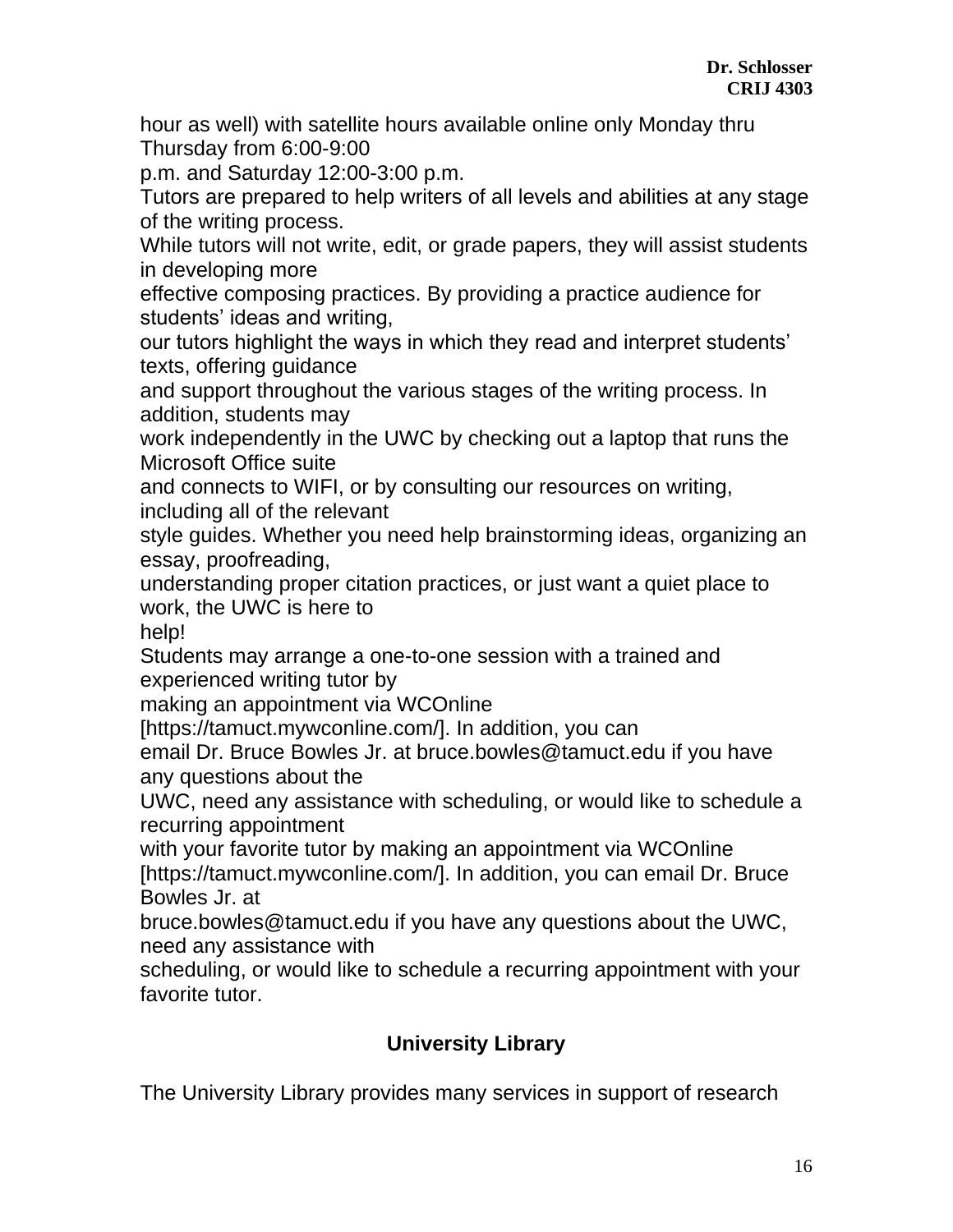across campus and at a

distance. We offer over 200 electronic databases containing approximately 400,000 eBooks and

82,000 journals, in addition to the 96,000 items in our print collection, which can be mailed to

students who live more than 50 miles from campus. Research guides for each subject taught at

A&M-Central Texas are available through our website to help students navigate these

resources. On campus, the library offers technology including cameras, laptops, microphones,webcams, and digital sound recorders.

Research assistance from a librarian is also available 24 hours a day through our online chat

service, and at the reference desk when the library is open. Research sessions can be scheduled

for more comprehensive assistance, and may take place virtually through WebEx, Microsoft

Teams or in-person at the library. Schedule an appointment here [https://tamuct.libcal.com/appointments/?g=6956]. Assistance may cover many topics,

including how to find articles in peer-reviewed journals, how to cite resources, and how to

piece together research for written assignments.

Our 27,000-square-foot facility on the A&M-Central Texas main campus includes student

lounges, private study rooms, group work spaces, computer labs, family areas suitable for all

ages, and many other features. Services such as interlibrary loan,

TexShare, binding, and

laminating are available. The library frequently offers workshops, tours, readings, and other

events. For more information, please visit our Library website [http://tamuct.libguides.com/index].

## **A Note about Sexual Violence at A&M-Central Texas**

Sexual violence is a serious safety, social justice, and public health issue. The university offers

support for anyone struggling with these issues. University faculty are mandated reporters, so if